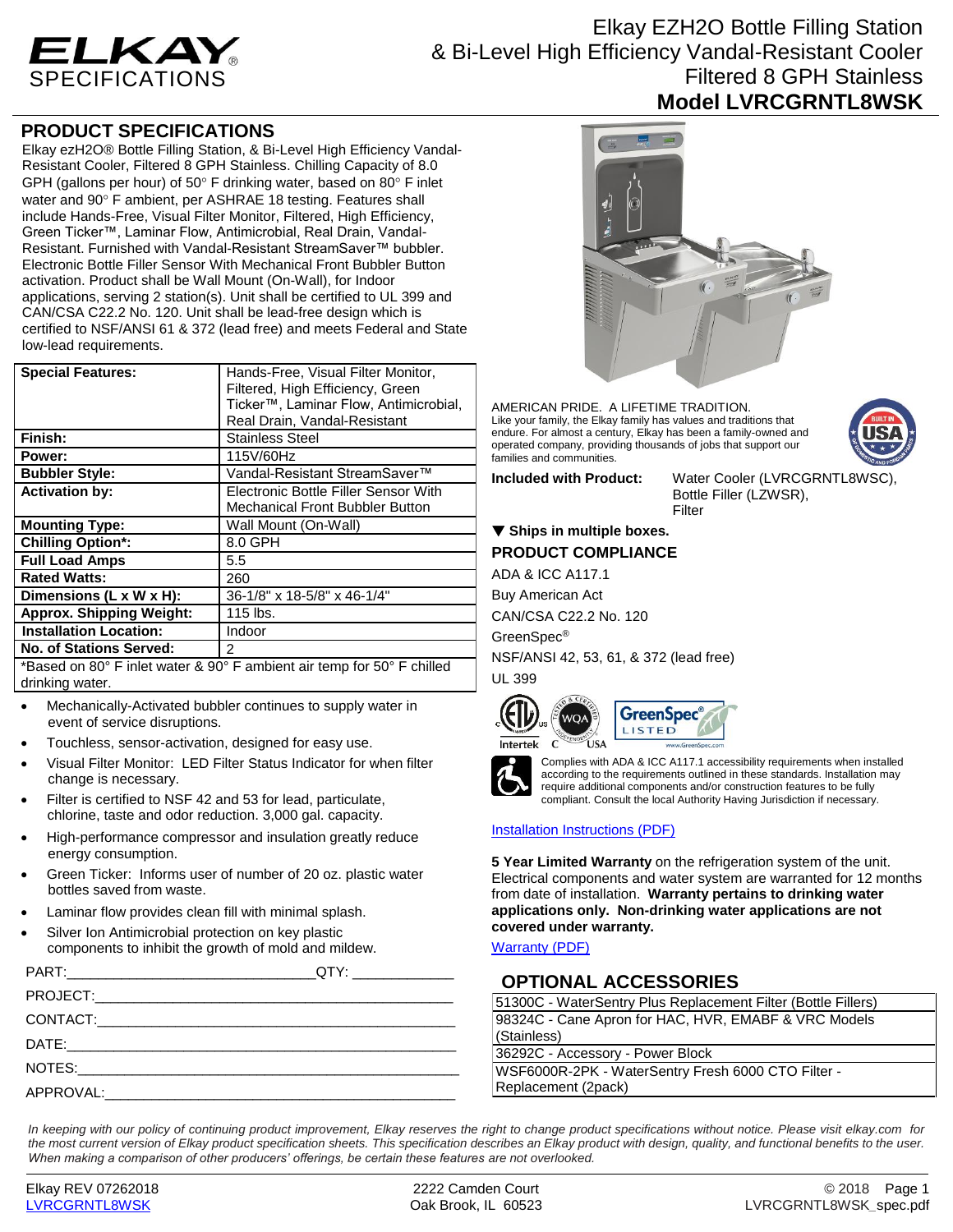

- Real Drain System eliminates standing water.
- Vandal-resistant StreamSaver, bubblers feature chrome plated integral hood guard to prevent contamination from other users, airborne deposits and tampering and to reduce water usage.

#### **COOLING SYSTEM**

- Compressor: Hermetically-sealed, reciprocating type, single phase. Sealed-in lifetime lubrication.
- Condenser: Fan cooled, copper tube with aluminum fins. Fan motor is permanently lubricated.
- Cooling Unit: Combination tube-tank type. Continuous copper tubing with is fully insulated with EPS foam that meets UL requirements for self-extinguishing material.
- Refrigerant Control: Refrigerant HFC-134a is controlled by accurately calibrated capillary tube for positively trouble-free operation.
- Temperature Control: Easily accessible enclosed adjustable thermostat is factory preset. Requires no adjustment other than for altitude requirements.

*In keeping with our policy of continuing product improvement, Elkay reserves the right to change product specifications without notice. Please visit elkay.com for the most current version of Elkay product specification sheets. This specification describes an Elkay product with design, quality, and functional benefits to the user. When making a comparison of other producers' offerings, be certain these features are not overlooked.*